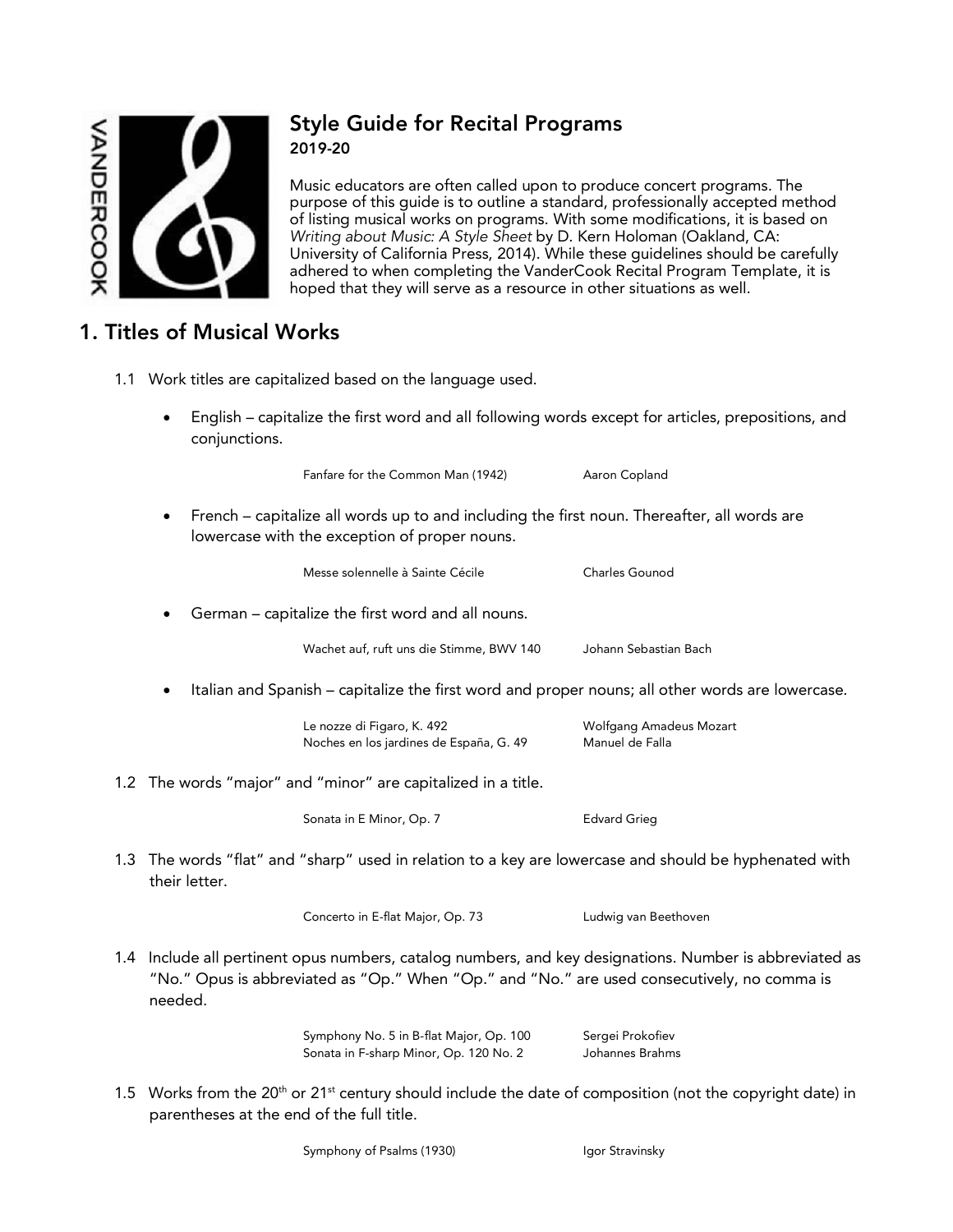1.6 Thematic catalog numbers should be included and are abbreviated based on their cataloger's name. They are typically followed by a period except Werke-Verzeichnis designations such as BWV (Bach-Werke-Verzeichnis), FWV (Franck-Werke-Verzeichnis), HWV (Handel-Werke-Verzeichnis), etc.

> Examples of catalog abbreviations: D. - for Otto Erich Deutsch, Schubert's cataloger H. - for D. Kern Holoman, Berlioz's cataloger Hob. - for Anthony van Hoboken, Haydn's cataloger K. - for Ludwig Ritter von Köchel, Mozart's cataloger

1.7 Descriptive titles given by the composer follow the formal title in quotation marks.

Symphony No. 4, Op. 29, "The Inextinguishable" Carl Nielsen

 1.8 Works commonly referred to by titles not given by the composer are put in quotation marks and enclosed by parentheses.

Symphony No. 8 in B Minor ("Unfinished") Franz Schubert

- 
- 1.9 A song or movement from a larger work should appear in normal font, even if the title is in a foreign language. The song or movement is followed by a comma, the word "from" and then the title of the larger work of which it is a part (in italics).

Ich grolle nicht, from *Dichterliebe*, Op. 48 Robert Schumann O mio babbino caro, from *Gianni Schicchi* (1918) Giacomo Puccini Gloria, from *La Fiesta de la Posada* (1975) Dave Brubeck

 1.10 Movement titles are indented one tab directly under the work title. They are capitalized according to the same language-based rules as work titles. If all movements of a work are performed, they are not numbered.

> Symphony in D Minor, FWV 48 César Franck Lento—Allegro ma non troppo (1822-1890) Allegretto Finale: Allegro non troppo

 1.11 If only selected movements of a work are performed, movement numbers are given in uppercase Roman numerals.

> Suite of Old American Dances (1949) **Robert Russell Bennett** I. Cake Walk (1894-1981) II. Schottische V. Rag

 1.12 If no movement title or tempo marking is indicated, but there is a metronome marking given, that should be listed in the place of a tempo marking.

> Nine French-American Rudimental Solos, Vol. 1 (2007) Joseph Tompkins  $VI. \quad J = 80-84$  (b. 1970)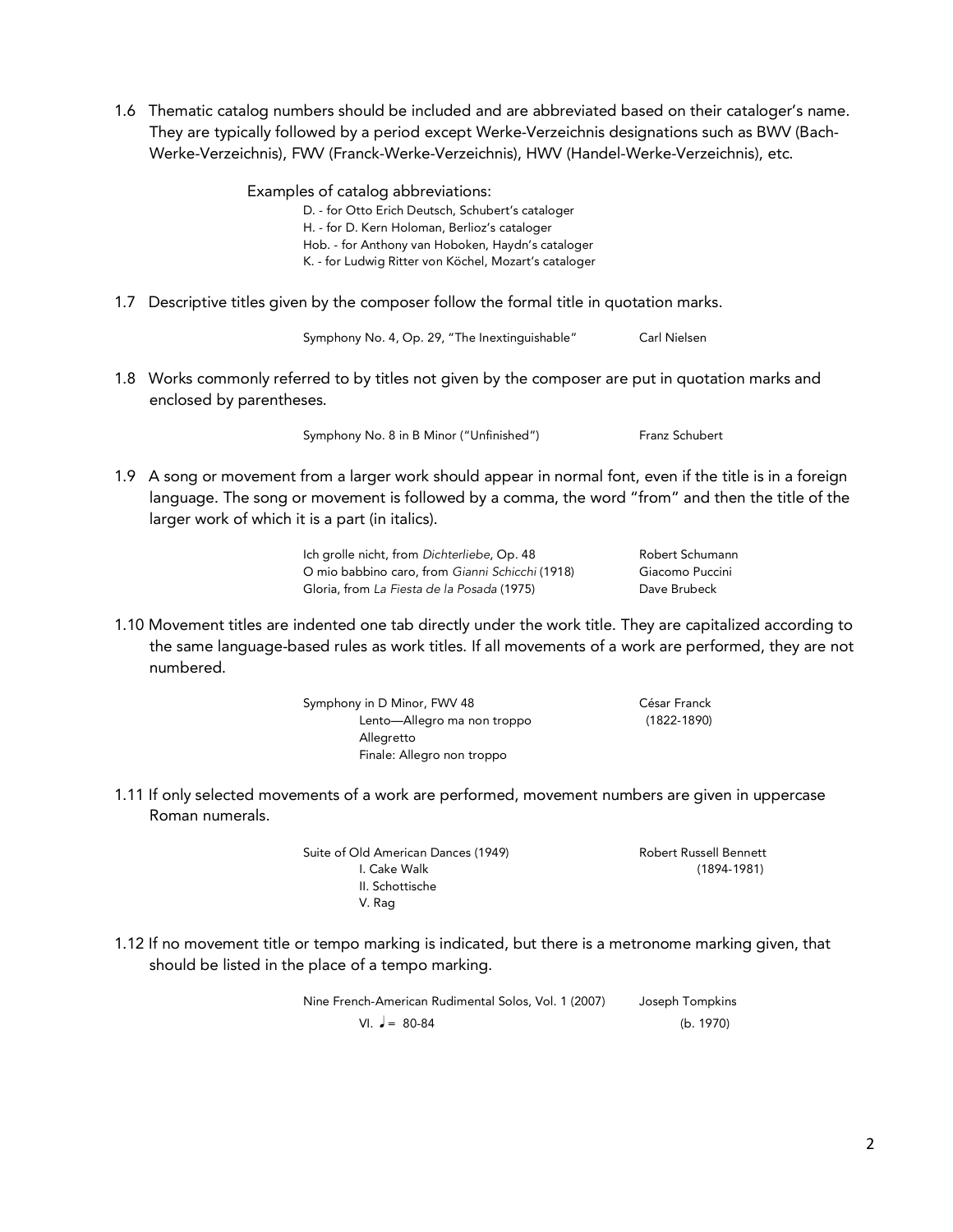## 2. Composer Information

2.1 Use English or Anglicized names for composers.

Tchaikovsky (not Chaikovsky) Prokofiev (not Prokofieff) Schoenberg (not Schönberg)

2.2 Include full first and last names. Use middle names only when commonly used.

Gabriel Fauré (not G. Fauré or Gabriel Urbain Fauré) Claude Debussy (not C. Debussy or Achille-Claude Debussy) George Frideric Handel (not G. F. Handel or George Handel)

 2.3 Composer dates are enclosed in parentheses underneath the composer's name. If a composer is still living, the birth date is given in parentheses with the abbreviation "b."

| The Best of Rooms (1963)  | Randall Thompson |
|---------------------------|------------------|
|                           | $(1899-1984)$    |
|                           |                  |
| There Will Be Rest (2000) | Frank Ticheli    |
|                           | (b. 1958)        |

 2.4 If more than one piece by a given composer appears on a program, it is only necessary to give his/her dates for the first work listed.

| Scherzo No. 1 in D Minor, Op. 10                  | Clara Schumann<br>$(1819-1896)$ |
|---------------------------------------------------|---------------------------------|
| Piano Trio, Op. 11                                | Fanny Hensel<br>$(1805 - 1847)$ |
| Three Romances, Op. 21                            | Clara Schumann                  |
| Andante con moto, from Songs Without Words, Op. 2 | Fanny Hensel                    |

 2.5 The name of an arranger or transcriber should appear underneath the composer's dates, with the abbreviation "arr." or "trans." before the name.

| March, from Symphonic Metamorphoses on Themes by | Paul Hindemith      |
|--------------------------------------------------|---------------------|
| Carl Maria von Weber (1943)                      | $(1895 - 1963)$     |
|                                                  | trans. Keith Wilson |

## 3. Translations

Vocalists must provide side-by-side translations of songs or arias sung in a language other than English. It is the vocalist's responsibility to find, type, copy, and distribute these translations. It is recommended that these translations be the same size as the program, but may not exceed letter size. Each translation should be titled and the original author or librettist indicated under the foreign language text. The name of the person who translated the text into English should be listed under the translation. All translations must be approved by the vocalist's teacher and the director of applied studied.